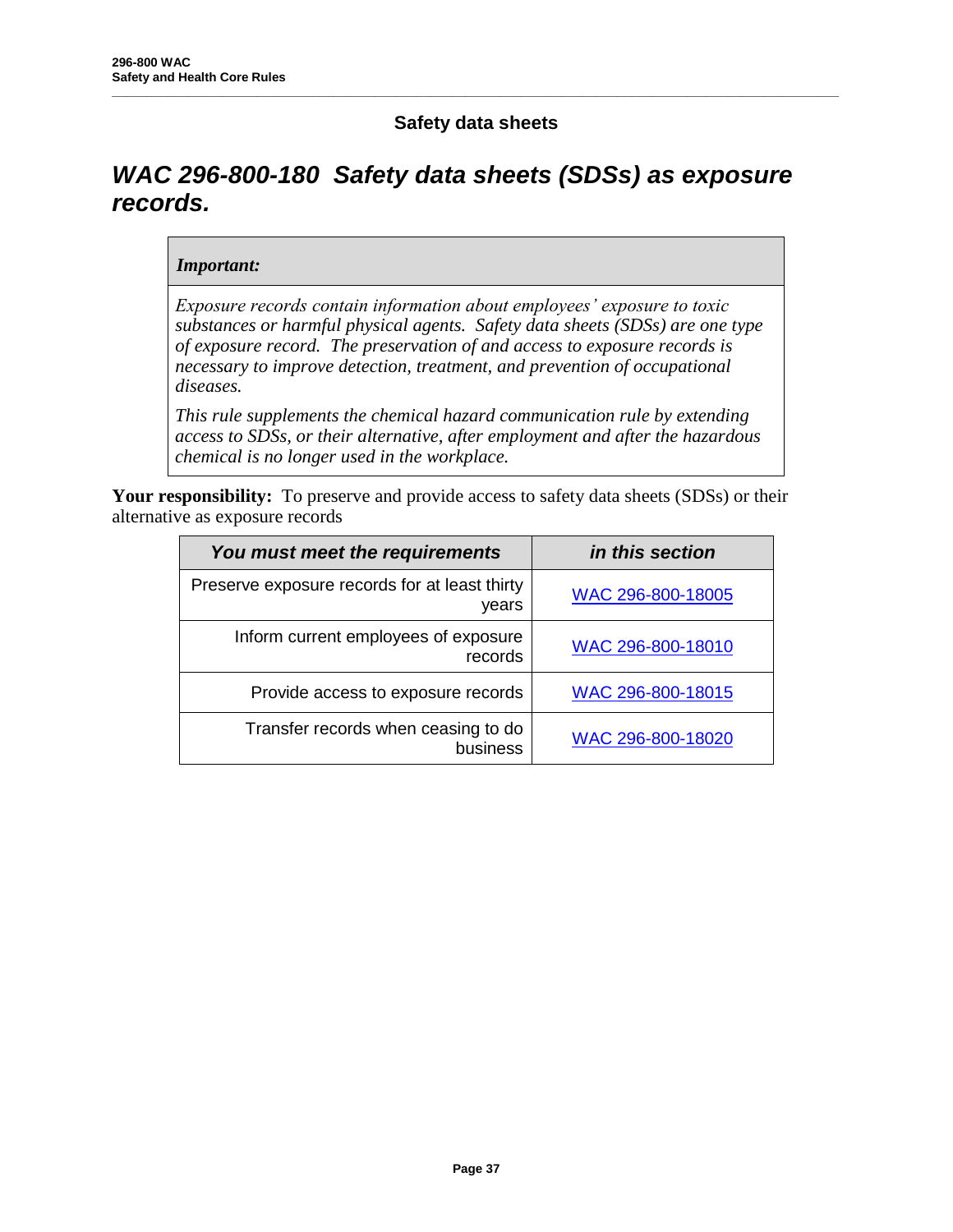#### *Note:*

*.*

 *Employee medical and exposure records, chapter 296-802 WAC, requires the preservation and access to other exposure records including records such as workplace monitoring data and biological monitoring results and medical records. If you keep these other types of employee exposure records or employee medical records, you must comply with these additional requirements.*

**\_\_\_\_\_\_\_\_\_\_\_\_\_\_\_\_\_\_\_\_\_\_\_\_\_\_\_\_\_\_\_\_\_\_\_\_\_\_\_\_\_\_\_\_\_\_\_\_\_\_\_\_\_\_\_\_\_\_\_\_\_\_\_\_\_\_\_\_\_\_\_\_\_\_\_\_\_\_\_\_\_\_\_\_\_\_\_\_\_\_\_\_\_\_\_\_\_\_\_\_\_\_\_\_\_**

- *This rule applies to every employer who maintains, makes, contracts for, or has access to SDSs for chemicals used in their workplace.*
- *The specific identity of a toxic substance may be withheld from a disclosable record if it is a verifiable trade secret. For trade secret requirements see WAC 296-901-14018 Trade secrets.*

## **WAC 296-800-18005 Preserve exposure records for at least thirty years.**

You must:

- Keep safety data sheets (SDSs) and analysis using SDSs for at least thirty years, including current, former, and future employers receiving transferred records. Preserve SDSs in any form, as long as the information is not altered and is retrievable. You may keep alternative records instead of SDSs concerning the identity of a substance. The alternative record must also be kept for thirty years and contain the following information:
	- Some record of the identity (chemical name, if known) of a substance or agent
	- Where the substance or agent was used
	- When the substance or agent was used

#### **WAC 296-800-18010 Inform current employees of exposure records.**

You must:

Inform current employees who are, or will be exposed to a toxic chemical of:

*Note: A chemical is toxic if:*

- *The latest printed edition of the National Institute for Occupational Safety and Health (NIOSH) Registry of Toxic Effects of Chemical Substances (RTECS) lists the substance. This may be obtained online, CD-ROM, or on a computer tape.*
- *Testing by or known to the employer has shown positive evidence that the substance is an acute or chronic health hazard.*
- *A safety data sheet (SDS) kept by or known to the employer shows the material may be a hazard to human health.*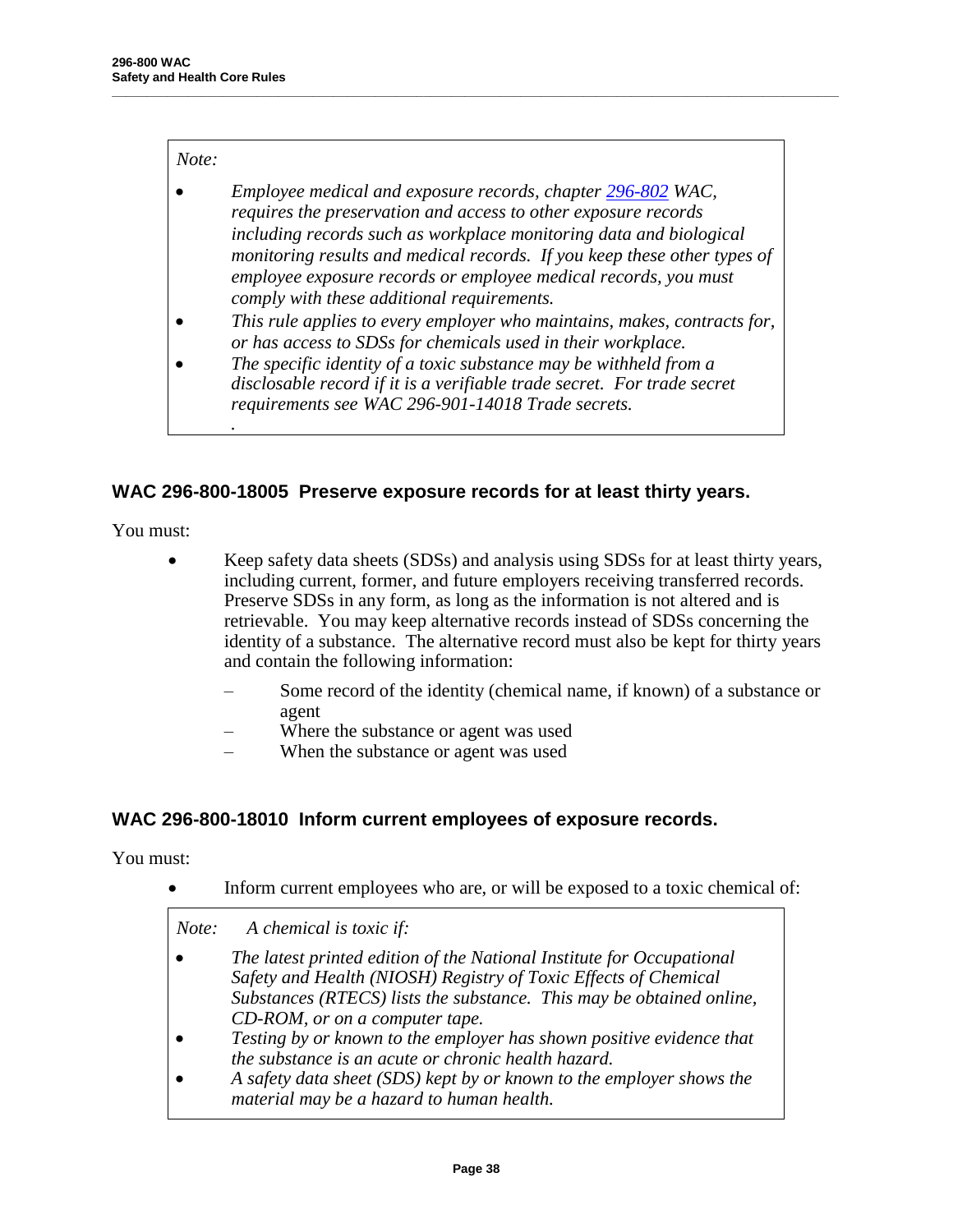– The existence, location, and availability of SDSs or alternative records, and any other records covered by this rule.

**\_\_\_\_\_\_\_\_\_\_\_\_\_\_\_\_\_\_\_\_\_\_\_\_\_\_\_\_\_\_\_\_\_\_\_\_\_\_\_\_\_\_\_\_\_\_\_\_\_\_\_\_\_\_\_\_\_\_\_\_\_\_\_\_\_\_\_\_\_\_\_\_\_\_\_\_\_\_\_\_\_\_\_\_\_\_\_\_\_\_\_\_\_\_\_\_\_\_\_\_\_\_\_\_\_**

- The person responsible for maintaining and providing access to records.
- Exposure records when the employee first enters into employment and then once a year thereafter.
- Existence and their rights of access to these records.

*Note: Informing employees of the availability of these records may be accomplished by posting, group discussion or by individual notifications.*

You must:

- Keep a copy of this rule and make copies available upon request to employees.
- Distribute to employees any informational materials about this rule that are made available to the employer by the department.

### **WAC 296-800-18015 Provide access to exposure records.**

You must:

- Provide access, whenever requested by an employee or their designated representative, to a relevant exposure record:
	- In a reasonable time, place, and manner.
	- Within fifteen working days. If the employer cannot meet this requirement, they must inform the requesting party of the reason for the delay and the earliest date the record will be made available.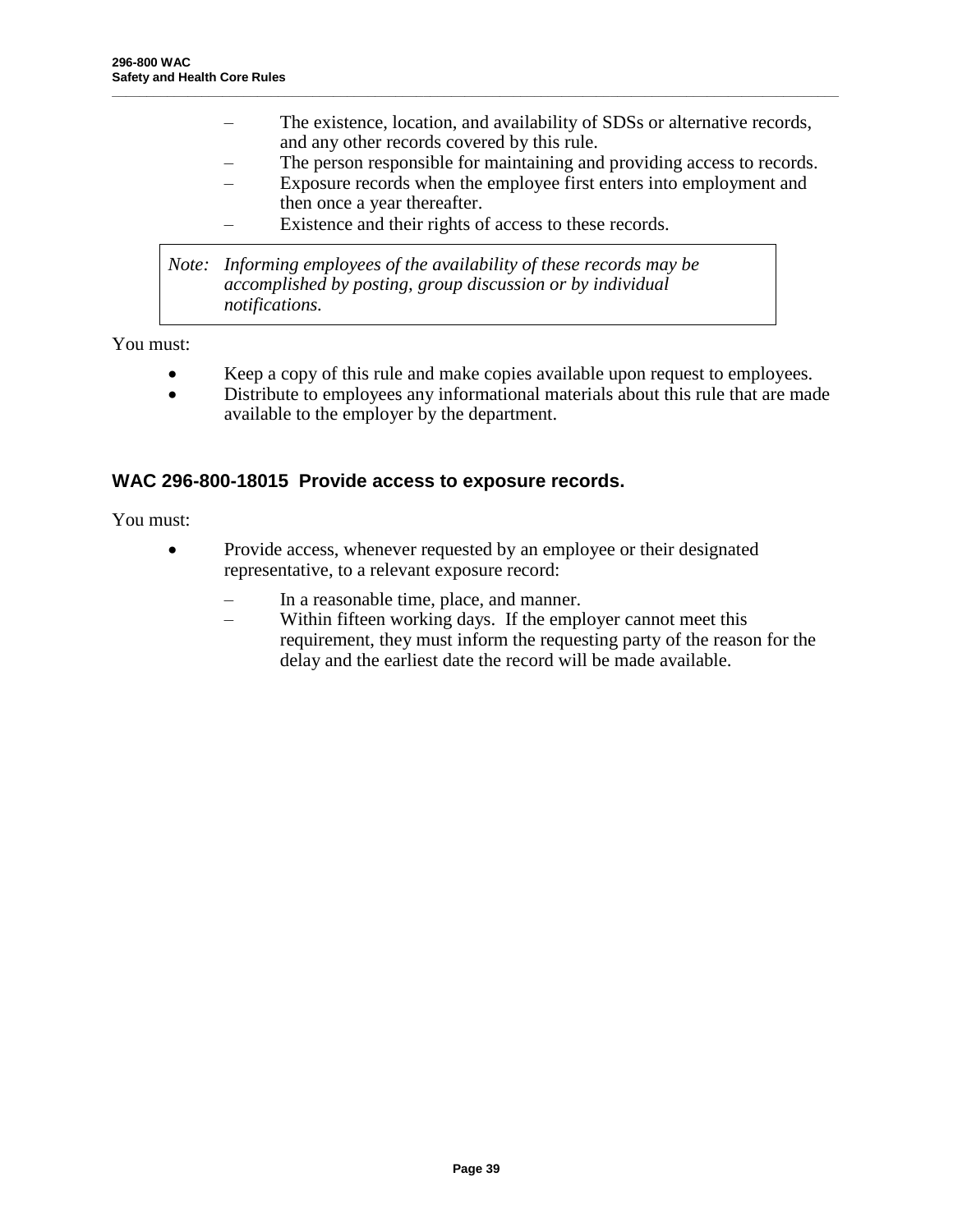#### *Note:*

- *Employee means any current, former or transferred worker.*
- *A relevant exposure record is an SDS or its alternative, or analysis using SDSs or their alternative.*

**\_\_\_\_\_\_\_\_\_\_\_\_\_\_\_\_\_\_\_\_\_\_\_\_\_\_\_\_\_\_\_\_\_\_\_\_\_\_\_\_\_\_\_\_\_\_\_\_\_\_\_\_\_\_\_\_\_\_\_\_\_\_\_\_\_\_\_\_\_\_\_\_\_\_\_\_\_\_\_\_\_\_\_\_\_\_\_\_\_\_\_\_\_\_\_\_\_\_\_\_\_\_\_\_\_**

You must:

 Make sure labor and industries has prompt access to any exposure records and related analysis. This must be done without violation of any rights under the Constitution or the Washington Industrial Safety and Health Act that the employer chooses to exercise.

*Note: Nothing in this rule is meant to prevent employees and collective bargaining agents from getting access to information beyond that is required by this rule.*

You must:

- Make sure that whenever an employee or designated representative requests an initial copy of an exposure record, related analysis or new information added to the record:
	- A copy of the record is provided without cost to the employee or their representative.
	- The facilities are made available for copying without cost to the employee or their representative.
	- The record is loaned to the employee or their representative for a reasonable time to enable a copy to be made.

*Note: Whenever a record has been previously provided without cost to an employee or designated representative, and they request additional copies, the employer may charge reasonable, nondiscriminatory administrative costs (e.g., search and copying expenses, but no overhead expenses).*

## **WAC 296-800-18020 Transfer records when ceasing to do business.**

You must:

- Transfer all safety data sheets (SDSs) as exposure records to the successor employer, who must do the following to these records:
	- Received
	- Preserve
	- Keep unchanged